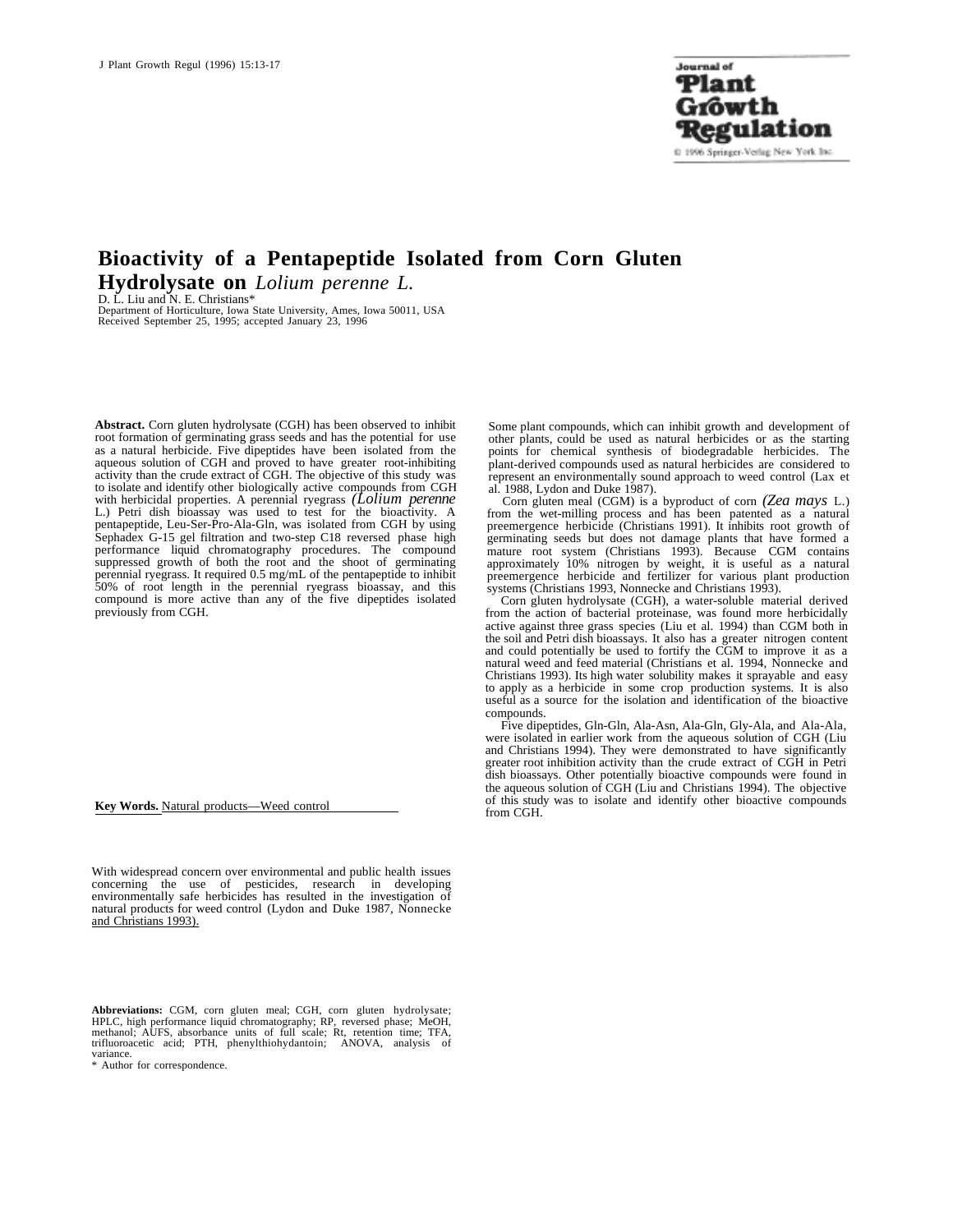## **Materials and**

#### *Perennial Ryegrass Bioassays*

All bioassays used in this study were performed according to the following description unless otherwise stated. One milliliter of test solution was applied to one layer of 7-cm-diameter Whatman no. 1 filter paper measuring  $38.\overline{5}$  cm<sup>2</sup>, which was placed in a 9-cm-diameter Petri dish. Ten perennial ryegrass *(Lolium perenne* L.) seeds were placed on the wetted filter paper. The dish was covered, sealed with Parafilm, and incubated in a growth chamber. The radiation intensity in the chamber was 90  $\mu$ mol/s/m<sup>2</sup> with 25/15°C day/night temperature and an 8-h photoperiod. The longest root and shoot of each seedling were measured to the nearest millimeter after 7 days. The measurements of seven seedlings in each Petri dish found to have root lengths within  $\pm$  I S.D. of the mean were averaged. The seven measurements of each treatment were divided by the average root length of the control that received the deionized distilled water  $(D.D. H<sub>2</sub>O)$  only. The ratio was multiplied by 100, and the value was expressed as the percentage of the control length

## *Extraction and Purification*

Gluten hydrolysate powder was dissolved in D.D. H<sub>2</sub>O to make a 10% solution. This aqueous solution of gluten hydrolysate was filtered through a 0.2-µm membrane filter (German Sciences Inc., Ann Arbor, MI) The filtrate was designated as GH-f. A dilution series of GH-f was made for the perennial ryegrass bioassay.

A 28- x 998-mm (bed volume, 630 mL) Sephadex G-15 (Sigma Chemical Company, St. Louis, MO) gel filtration column was calibrated with blue dextran and NaCI aqueous solution and eluted with D.D. H<sub>2</sub>O at a flow rate of 1.6 mL/min. Eighty fractions with 270 drops of effluent per fraction were collected by using a Gilson model 201 fraction collector (Gilson Medical Electronics, Inc., Middleton, WI). Conductivity of effluent of each tube was measured by using a YSI conductivity bridge (YSI, Orangeburg, NY). Thirty milliliters of GH-f was loaded onto the column, which was eluted with D.D.  $H_2O$  at a flow rate of 16 mL/min. The effluent (GH-g15-e) was collected in 80 tubes with 270 drops in each tube as already described. Selected tubes were bioassayed for their bioactivity by using the perennial ryegrass bioassay. Tubes 50-56 (50GH-g15-e to 56GH-g15-e) were found to contain the root- and shoot-inhibiting compound(s) as shown in the perennial ryegrass bioassays. The effluent in these tubes was freeze dried (VirTis Company, Inc., Gardiner, NY) and subjected to the following purification steps

Twelve milligrams of 53GH-g15-e collected from the gel filtration column was subjected to a high performance liquid chromatography (HPLC) system (ISCO Inc., Lincoln, NE) with a Dynamax C18 reversed phase (C18 RP), 250- x 10-mm inner diameter, 5-µm particle size, 100 Å pore size, column (Rainin, Woburn, MA). A methanol (MeOH) in water linear gradient was used, with 0-25% MeOH in 50 min, 25-100% MeOH in 25 min, maintained at 100% MeOH I5 min, and 100-0% MeOH in the next 10 min at flow rate of 4 mL/min. The sample was monitored by UV absorbance at 280 nm with 0.02 absorbance units of full scale (AUFS). Fractions were collected at 10-min intervals for the first 50 min and at 25-min intervals for the next 50 min. Seven fractions were collected and subjected to the perennial ryegrass bioassay to determine their bioactivity. Four fractions were found to have greater than 90% root inhibition. The third fraction (GH-hplcfrn3) was chosen for further purification in this study.

A volume of  $150 \mu L$  of aqueous solution containing  $12 \text{ ma}$  of the bioactive 53GH-g15-e was injected onto a semipreparative Delta Pak C18 RP, 300- x 7.8-mm inner diameter, 5  $\mu$ m, 100 Å, column (Waters Chromatography Division, Millipore, MA) with a MeOH in water linear gradient of from 0 to 15% in 30 min at a flow rate of 4 mL/min. The sample was monitored by UV absorbance at 214 nm with 1.0 AUFS. Five fractions were collected based on the five major peaks with retention time (Rt) between 19 and 29 min on the chromatogram. The same peaks were pooled from 18 consecutive runs and were freeze dried for a modified perennial ryegrass bioassay. Half of a 7-cm diameter Whatman no. I filter paper and 0.5 mL of aqueous solution were used for the bioassay. Five perennial ryegrass seeds were placed on the wetted filter paper.

One peak (GH-hplc-pk4) of the five peaks was identified as bioactive and subjected to further purlfication by using a C18 RP narrow bore, 250- x 2.1-mm inner diameter column (Vydac, Hesperia, CA) with a linear AB gradient from 5 to 25% B in 40 min, where eluent A was 0.1% trifluoroacetic acid (TFA) in D.D.  $H_2O$  and B was 0.08% TFA in acetonitrile at a flow rate of  $200 \mu L/min$ . A major peak was isolated and subjected to peptide sequencing on a Biosystems 477A Protein Sequencer (Applied Biosystems Inc., Foster City, CA) with a 120A PTH amino acid analyzer equipped with a PTH, 200- x 2.1-mm inner diameter, 5-um column (Applied Biosystems Inc.). Determination of the amino acid composition was done with the Applied Biosystems model 420A derivatizer, model 130A separation system with 220- x 2.1-mm inner diameter, 5-um PTC column, and a model 920A data analysis system. The molecular weight was determined on a Laser Desorption Mass Spectrometer (Finnigan MAT, San Jose, CA).

## *Validation of the Inhibitory Activity of the Pure Compound*

To confirm the bioactivity of the isolated compound, peptide with the same sequence as the bioactive peak isolated from CGH was synthesized by the Protein Facility at Iowa State University and was tested for its inhibitory activity. An aqueous solution in a concentration series of 0, 0.5, 1.0, 1.5, 2.0, and 4.0 mg/mL was prepared and subjected to the perennial ryegrass bioassay

## *Statistical Analysis*

An analysis of variance (ANOVA) was conducted by using the StatView program (Abacus Concepts 1991). Means were separated by the protected least significant difference (LSD) by using Fisher's test (Snedecor and Cochran 1989).

## **Results and Discussio**

The filtrate of gluten hydrolysate aqueous solution (GHf) inhibited root growth of germinating perennial ryegrass seeds at lower concentrations than that required to inhibit shoot growth (Fig. 1). Root length was inhibited by 50% at a concentration of 1.2 mg/mL in the Petri dish bioassay. It required approximately 2.8 mg/mL of filtrate to have 50% of shoot length inhibition.

From the calibration profile of the gel filtration column, the blue dextran was collected in tube 30, and the conductivity measurement dropped to zero at tube 60, indicating that tubes 30-60 were within the included volume (Fig. 2). Among the 80 fractions collected from the gluten hydrolysate filtrate eluted through Sephadex G-15 column, samples in fractions 50-56 (50GH-g15-e to 56GH-g15-e) completely inhibited both root and shoot growth of perennial ryegrass (Fig. 2). Materials in tubes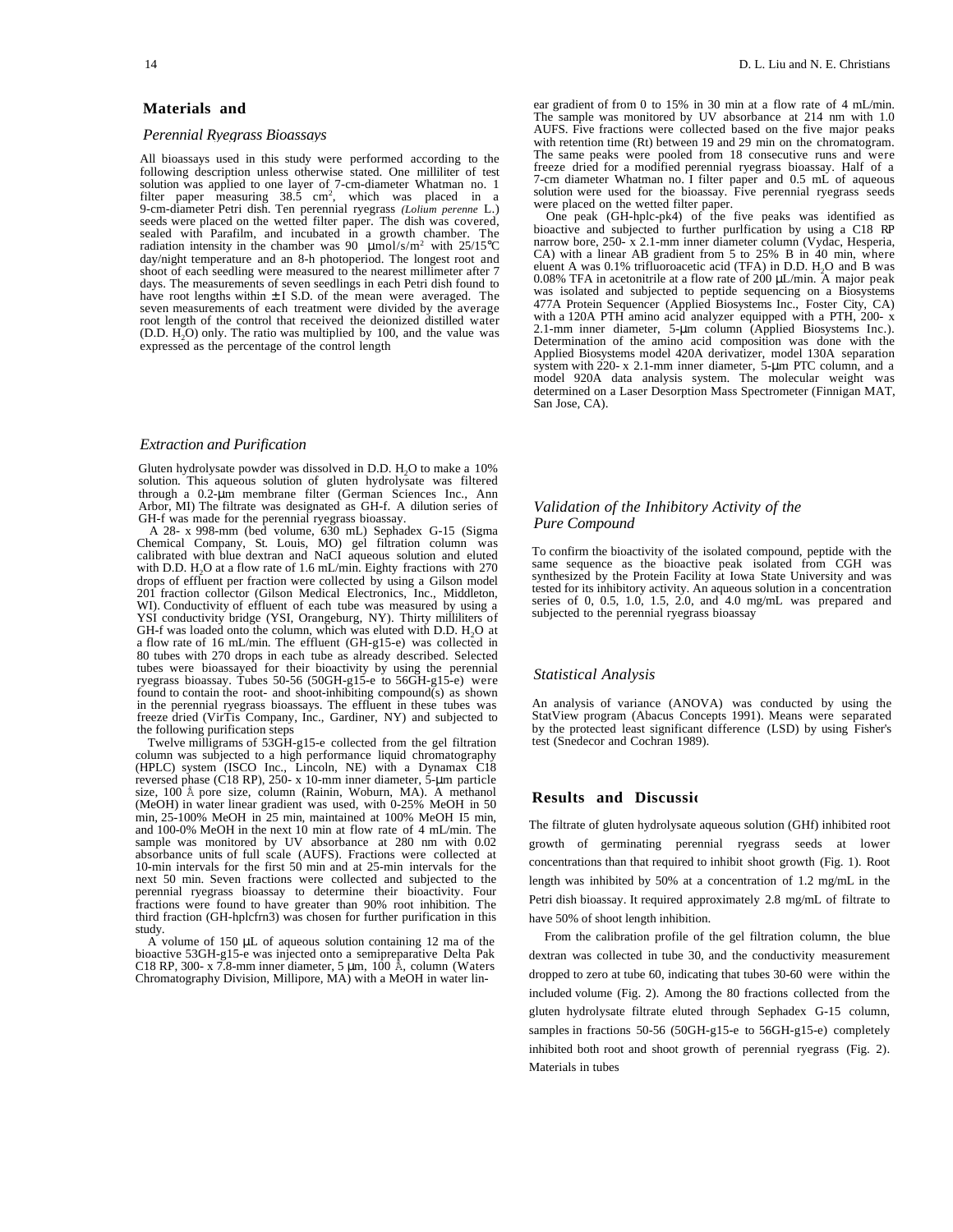

Fig. 1. The effect of gluten hydrolysate aqueous filter (GH-f) on seedling growth of germinating perennial ryegrass seeds tested in the growth chamber. Ten seeds were placed on one layer of 7-cm-diameter Whatman no. 1 filter paper containing 1 mL of test solution in each Petri dish. All dishes were incubated for 7 days in the growth chamber with 90  $\mu$ mol/s/m<sup>2</sup> fluorescent lighting at 25<sup>o</sup>C for 8 h, 15°C dark for 16 h. The control had a root length of  $\overline{45} \pm 7$  mm and a shoot length of  $36 \pm 4$  mm ( $n = 7$ ). The LSD<sub>0.05</sub> were 13.4 and 17.5%, respectively. Error bars indicated one S.D. for each treatment.



Fig. 3. Elution profile and fractionation of bioactive fraction collected from a Sephadex G-15 column on a C18 RP HPLC column. Column: Dynamax C18 RP 250- x 10-mm inner diameter. Conditions: linear AB gradient from 0 to 25% B in 50 min, 25 to 100% B in 25 min, 100% B in 10 min, and 100 to 0% B in 10 min, where eluent A is D.D.  $H<sub>2</sub>O$  and B is 100% MeOH; flow rate of 4.0 mL/min. Detection: UV at 280 nm, 0.02 AUFS. Sample = 12 mg of 53GH-g15-e. Seven fractions were collected.



Fig. 2. Calibration of the Sephadex G-15 column and bioassay results for selective fractions of GH-g15-e. Blue dextran and NaCI dissolved in D.D.  $H<sub>2</sub>O$  were loaded onto a 28- x 998-mm Sephadex G-15 column and eluted with D.D. H<sub>2</sub>O at a flow rate of 1.6 mL/min. Eighty fractions with 270 drops of effluent per fraction were collected, and conductivity was measured. Thirty milliliters of 10% gluten hydrolysate filtrate (GH-f) was loaded onto column, eluted, and collected in the same way. Selective fractions were bioassayed with the perennial ryegrass. Bioassay conditions were the same as in Figure 1. The control had a root length of  $42 \pm 10$  mm and a shoot length of  $34 \pm 5$  mm ( $n = 7$ ). The LSD<sub>0.05</sub> were 13.4 and 12.4% for root length and shoot length, respectively.

43-49 and 57-65 completely inhibited roots, but shoots were reduced less than 50%. This study focused on the isolation of the compound coeluted with the five dipeptides found earlier from the gel filtration column (Liu and Christians 1994). Therefore, 53GH-g15-e, which completely inhibited root and shoot growth of germinating perennial ryegrass, was chosen for further purification.

The effluent in tube 53 (53GH-g15-e) subjected to a HPLC separation procedure with a 100-min run time was fractionated into seven parts (Fig. 3). Among the seven

fractions, fractions 1 (GH-hplc-frn1) and 3 (GH-hplcfrn3) had the most root-inhibiting activity in the perennial ryegrass bioassay (Fig. 4). Five dipeptides were isolated from GH-hplc-frn1 (Liu and Christians 1994). Fraction 3 (GH-hplc-frn3), which was eluted with 10-15% MeOH, inhibited 95% of root growth of germinating perennial ryegrass compared with the control (Fig. 4). More peaks could be detected at UV 214 nm (Fig. 5) with the same sample eluted with same gradient range than at UV 280 nm (Fig. 3). Five distinct peaks were eluted with 10-15% MeOH gradient and were collected from the HPLC effluent. This step was repeated 18 times, and each of the five fractions was pooled to have enough material for the bioassay. Peak 4 (GH-hplc-pk4), with a Rt of 25.5 min, was the most inhibitory to the root growth of germinating perennial ryegrass (Fig. 6). This bioactive peak (GH-hplc-pk4) was purlfied further using a narrow bore column and found to be a five-residue peptide, Leu-Ser-Pro-Ala-Gln.

The bioactivity of the pentapeptide was validated by testing a synthetic peptide with the same sequence as the identified peptide. The pentapeptide showed inhibitory activity to both root and shoot growth of germinating ryegrass (Table 1). At a concentration of 2.0 mg/mL, 90% of root growth and 82% of shoot growth were inhibited, and at 4 mg/mL, the seeds were essentially killed. This compound inhibited 50% root growth at concentration of 0.5 mg/mL in the perennial ryegrass bioassay. Therefore, its root-inhibiting activity on a weight basis was as active as Ala-Ala, the most active dipeptide isolated from corn gluten (Liu and Christians 1994). However, the molecular weight is 514.56 for the pen-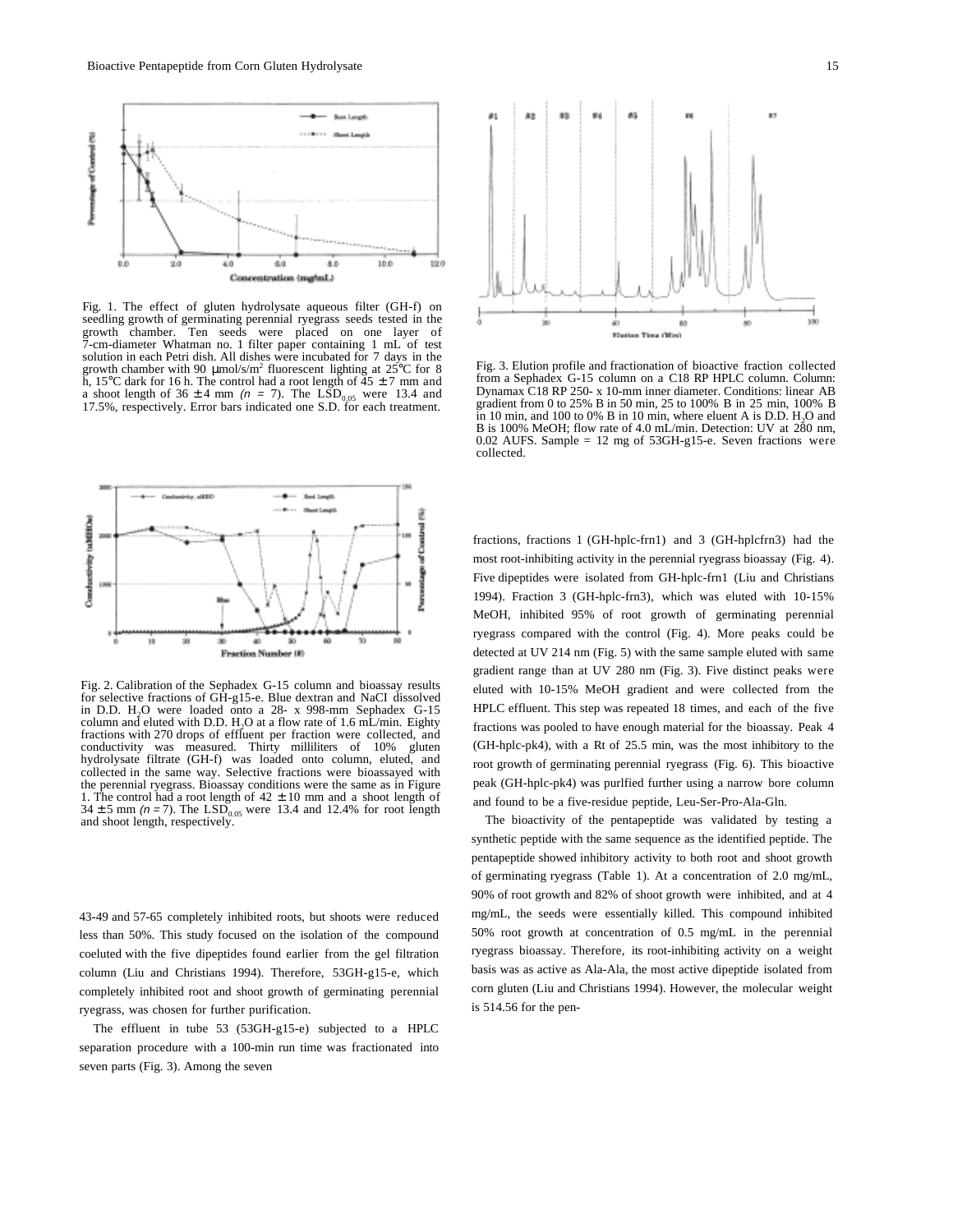

Fig. 4. Bioactivity of fractions of gluten hydrolysate collected from HPLC effluent tested by perennial ryegrass bioassay in the growth chamber.<br>Fractionation conditions are given in Figure 3. The bioassay conditions were<br>the same as in Figure 1. The control has a root length of 48.7 ± 9.9 mm an shoot length of  $45.9 \pm 6.4$  mm ( $n = 7$ ). The LSD<sub>0.05</sub> were 13.5 and 15.1% for root length and shoot length, respectively. Error bars indicate one S.D. for each treatment.



Fig. 6. Bioactivity of fractionations of 53GH-gl5-e gluten hydrolysate collected from HPLC effluent determined by using perennial ryegrass bioassay. Data were generated from the combination of 18 HPLC runs. Five seeds placed on half of one layer of 7-cm-diameter Whatman no. 1 filter paper containing 0.5 mL/Petri dish. Control had root length of 29.3  $\pm$  2.9 mm, and shoot length of 22.7 ± 2.3 mm *(n* = 3). The LSD<sub>0.05</sub> were 34.9 and 26.6% for root length and shoot length, respectively. Error bars indicate one S.D. for each treatment. Fraction 4 was the peak of Rt = 25.3 min.



Fig. 5. Elution profile and fractionation of bioactive fraction collected from a Sephadex G-15 column, on a C18 RP HPLC column. Column: Waters C18 RP 300- x 7.8-mm inner diameter. Conditions: linear AB gradient from 0 to<br>15% B in 30 min, where eluent A is D.D. H<sub>2</sub>O and B is 100% MeOH; with a<br>flow rate of 4.0 mL/min. Detection: UV at 214 nm, 1.0 AUFS. Sample = 12 mg of 53GH-gl5-e. Five fractions were collected.

tapeptide versus 160.2 for Ala-Ala. Therefore, the root inhibitory activity of the pentapeptide is greater than that of the dipeptides on a molar basis.

The authors have suggested that there may be more than one bioactive compound in the CGH aqueous solution (Liu and Christians 1994). In this study, we found another peptide that is more hydrophobic and more inhibitory to root formation of perennial ryegrass than the five dipeptides found earlier. The bioassay results of the fractions collected from gel filtration suggested that there are probably at least two other groups of compounds in CGH hydrolysate which have root inhibiting activity. All six bioactive peptides isolated from the aqueous solution

Table 1. Bioactivity of Leu-Ser-Pro-Ala-Gln in perennial ryegrass Petri dish bioassay

| Concentration<br>(mg/mL) | Percentage of control <sup>®</sup> (%) |                |
|--------------------------|----------------------------------------|----------------|
|                          | Root length                            | Shoot length   |
| 0.5                      | $50.1 \pm 16.9$                        | $14.5 \pm 3.2$ |
| 1.0                      | $44.2 \pm 17.6$                        | $15.5 \pm 2.7$ |
| 1.5                      | $27.7 \pm 7.1$                         | $11.6 \pm 2.7$ |
| 2.0                      | $10.2 \pm 9.1$                         | $13.5 \pm 4.4$ |
| 4.0                      | 0                                      | $0.5 \pm 1.3$  |

*Note.* Each dish contained a Whatman no. 1 filter paper measuring 38.5 cm<sup>2</sup> in area.<br>
a Control had a root length of  $39 \pm 7$  mm and a shoot length of  $30 \pm 3$ 

 $mm$  ( $n = 7$ ). Values are means of measurement of the length of seven seedlings  $\pm$  S.D. The LSD(<sub>0.05</sub>) were 14.1 and 4.9%, respectively.

of CGH were proved to inhibit root formation at a concentration lower than that of either CGM or CGH, and they were demonstrated as naturally occurring, growth regulating compounds. They have potential for use in combination with nontoxic, compatible carriers or for the fortification of the CGM or CGH to increase their effectiveness as preemergence herbicides. Field studies using CGM and CGH to develop as natural preemergence herbicides in turf and strawberry plots are under way.

*Acknowledgments.* Sample of corn gluten hydrolysate was provided by the Grain Processing Corporation, Muscatine, IA. We are grateful to Shirly Elliott of the Protein Facility at Iowa State University for help in peptide sequencing, amino acid analysis, and peptide synthesis. This is Journal Paper J-16537 of the lowa Agriculture and Home Economics Experiment Station, Ames, lowa. Project 3149.